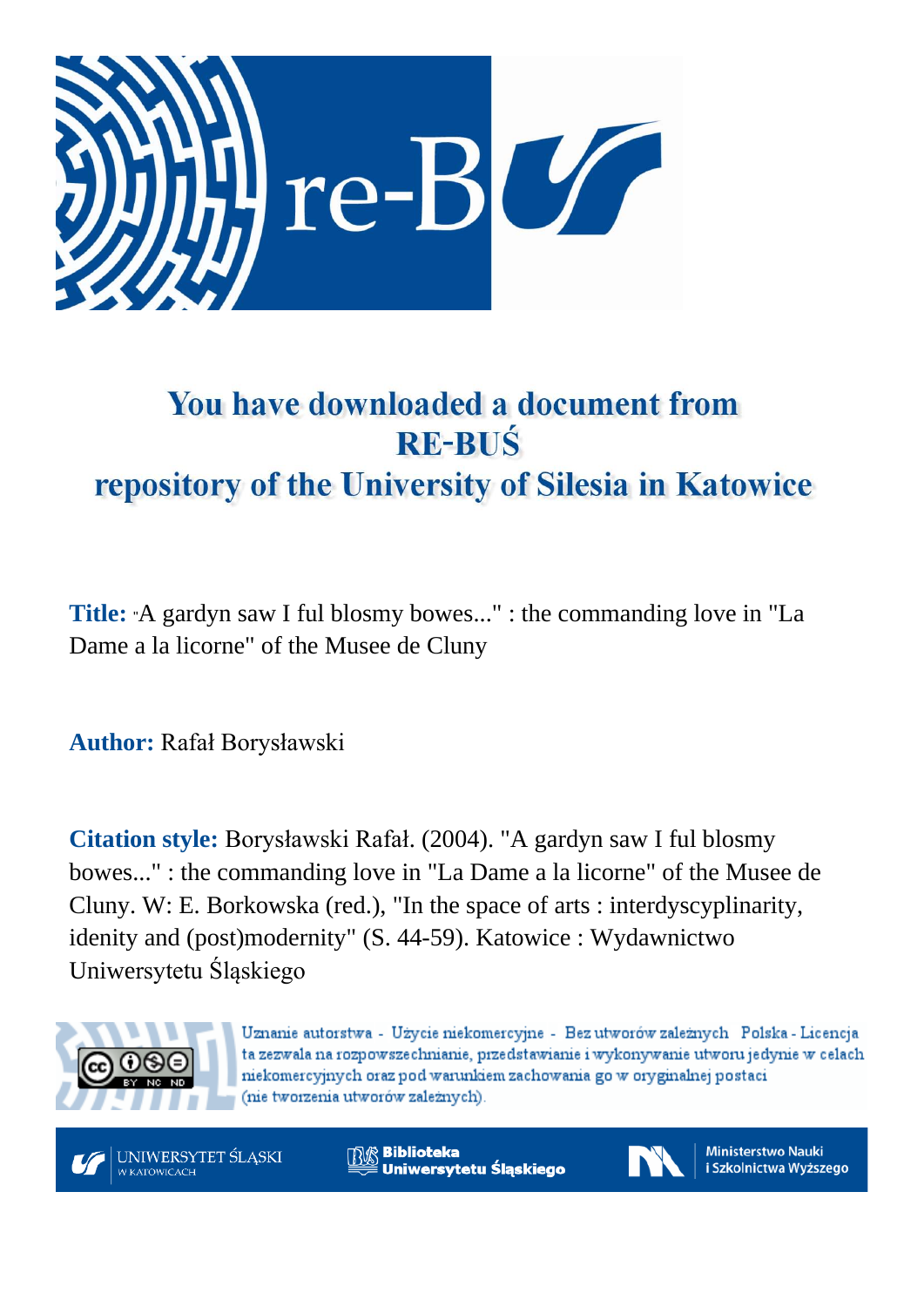## *Rafal Boryslawski*

University of Silesia, Katowice

"<sup>A</sup> gardyn saw <sup>I</sup> ful of blosmy bowes...": The Commanding.Love In *La Dame à la licorne* of the Musée de Cluny

> A gardyn saw I ful of blosmy bowes Upon a ryver, in a grene mede, There as swetnesse evermore inow is, With floures white, blewe, yelwe and rede... **Geoffrey Chaucer, 77ie** *Parliament of Fowls*

When in 1841 Prosper Mérimée visited the Limousin region in his capacity as the general inspector of historical monuments, he was attracted to the imposing and picturesquely located fortress of Boussac, rebuilt in the 15<sup>th</sup> century by one of Jeanne d'Arc companions, and sold only four years before Merimee's sojourn to the local prefecture. It was there that he encountered and discovered one of the wonders of the late Middle Ages, a group of six tapestries that for over a hundred and twenty years have been the highlight of the French National Museum of the Middle Ages, the Musée de Cluny in Paris. Since the day they were hung in the museum's dark, first-floor room, they have become one of the must-sees for anyone visiting the French capital, and a neverending source of income to all those spawning their better or worse reproductions and copies. Incidentally, the famous, socalled, "Five Senses" tapestries seem to be mirroring the history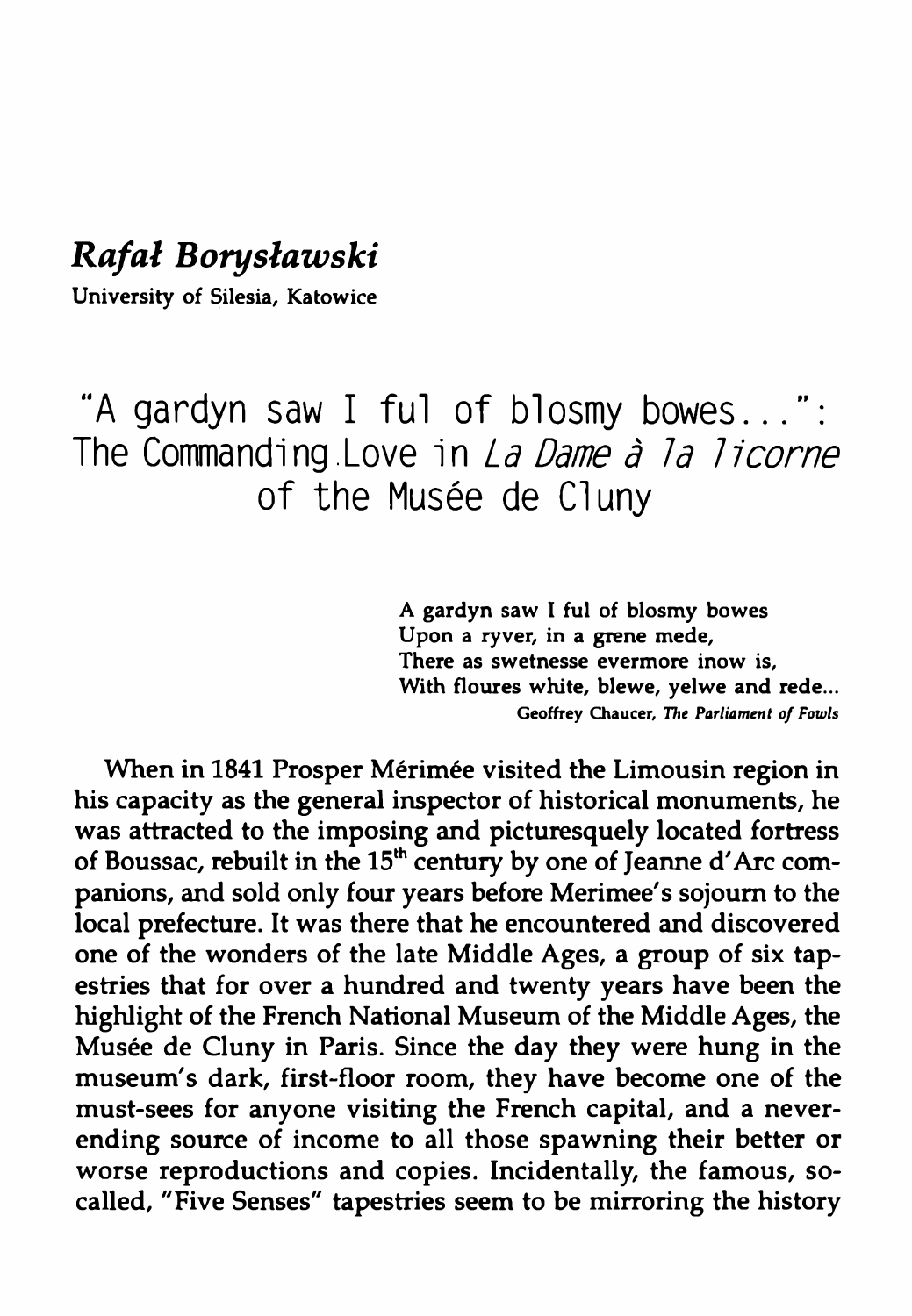of the Hôtel de Cluny - like the present museum, erected as a Parisian residence for the Cluny abbots towards the end of the  $15<sup>th</sup>$  century, the sizeable tapestries are also thought to have been woven around that time. Furthermore, the museum was founded only a year after the tapestries were found, even though they were not installed there until 1882.

Volumes have been written about the six tapestries<sup>1</sup>, which themselves appear to be speaking volumes, yet we have no truly verifiable information about them. They must have been left in total obscurity for some three centuries in Boussac castle's recesses. And although we know that the recurrent image of the three half-moons is featured on the coat of arms of an influential 15<sup>th</sup> century Burgundian family of Le Viste, we do not know when and for whom these fabrics were woven, we do not know what the occasion was, nor do we know what they were actually meant to represent. In 1921 the curator of Victoria and Albert Museum, Albert Frank Kendrick, suggested a reading which until today serves as a universally accepted method of naming and organizing the tapestries.<sup>2</sup> What Kendrick saw in them was an allegorical representation of the five senses and a following dedicational scene with the words *À mon seul désir* "to my only desire" visible on the lavish tent. The whole sequence apparently develops from the darkest and most uninspiring sense of touch (Le *Toucher),* through the sense of smell *(L'Odorat),* taste (Le *Goût),* hearing *(L'Ouïe),* proceeding to the sense of sight *(La Vue),* and to the largest of the tapestries, which Kendrick called a dedicational

<sup>&</sup>lt;sup>1</sup> Among the chief editions in English see: Pierre Verlet and Francis Salet, *The Lady and the Unicorn* (London: Thames and Hudson, 1961); Alain Erlande-Brandenburg, *The Lady and the Unicorn* (Paris: Réunion des Musées Nationaux, 1992); Gottfried Büttner, *The Lady and the Unicorn,* trans. Roland Everett (Stroud: Hawthorne House, 1995). A cultural history of the unicorn is presented by Lise Gotfredson, *The Unicorn,* trans. Anne Bom (London: Vintage, 1999). The tapestries have also stimulated fiction writers: the most recent novel, whose plot is inspired by a fictionalized history of the tapestries, is Tracy Chevalier's *The Lady and the Unicorn* (London: HarperCollins, 2003).

<span id="page-2-0"></span><sup>2</sup> G. Büttner, *The Lady and the Unicorn...,* p. 6.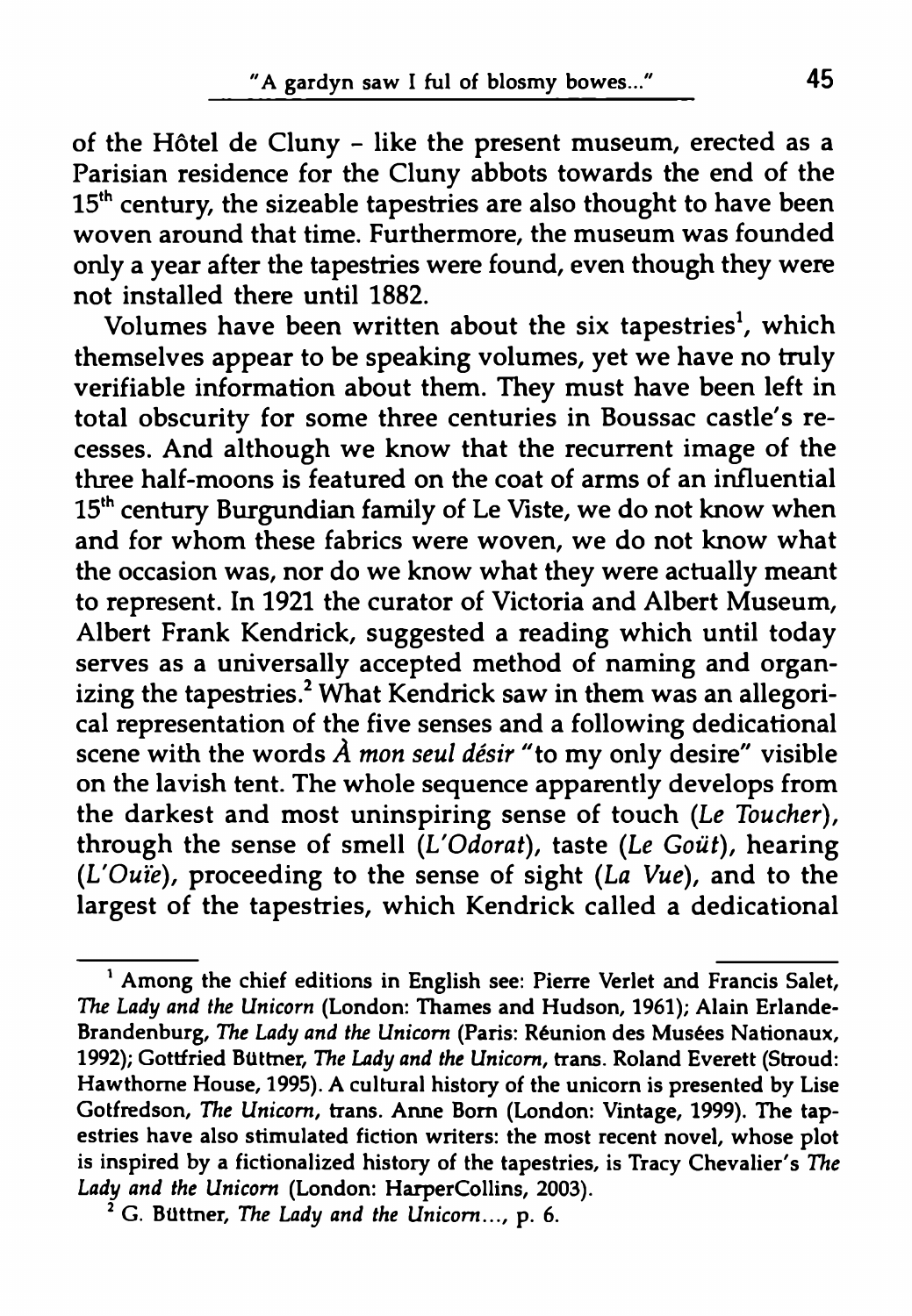scene of "To my only desire" *(À mon seul désir).* All the tapestries represent a sumptuously dressed lady, prominently flanked by two myth-laden animals, a lion and a unicorn. On four of the scenes, the woman is accompanied by another female figure, the lady's maid, judging from the aura of servitude emanating from her gestures. Last, but not least, all the six scenes are breathtakingly full of vegetation, following the *millefleurs* style of decoration - so characteristic of the  $15<sup>th</sup>$  century French art of tapestryweaving - including various trees, shrubs and a number of plants in blossom, as well as representatives of aerial and terrestrial fauna.

Although Kendrick's proposition of seeing the tapestries as a late-medieval representation of human senses is generally agreed upon, for want of a more comprehensive explanation, it is quite clear that the elements he found as betokening the particular senses are not always convincing and they do not always feature as the most conspicuous components of the Lady and the Unicorn cycle. Climbing up the stairs of the Hôtel de Cluny, we reach the Museum's highlight hanging in accordance with Kendrick's reading. On closer inspection, however, one cannot refrain from questioning his interpretation as possibly not necessarily wrong in its core assumption - the symbols of the senses can indeed be spotted on five of the scenes - but as quite limiting, if treated as the sole theme of the scenes. The intention of this short enquiry, therefore, is to present the tapestries as reaching beyond the pure illustrations of the human senses. Rather than concentrating on the details depicting them, this essay shall consider the sequence as one of the late-medieval visual representations of the theme of conquering love. It shall be proved that the depiction of the senses in the tapestries could be treated not as their central subject, but merely as their component, a motif affirming a popular vision of all-commanding love, to whose power man is subjugated through his sensual perception.

Let us open here by a brief review of the sequence. Its every scene is arranged triangularly, with the lady positioned in the centre. In supposedly the first image of the collection, "The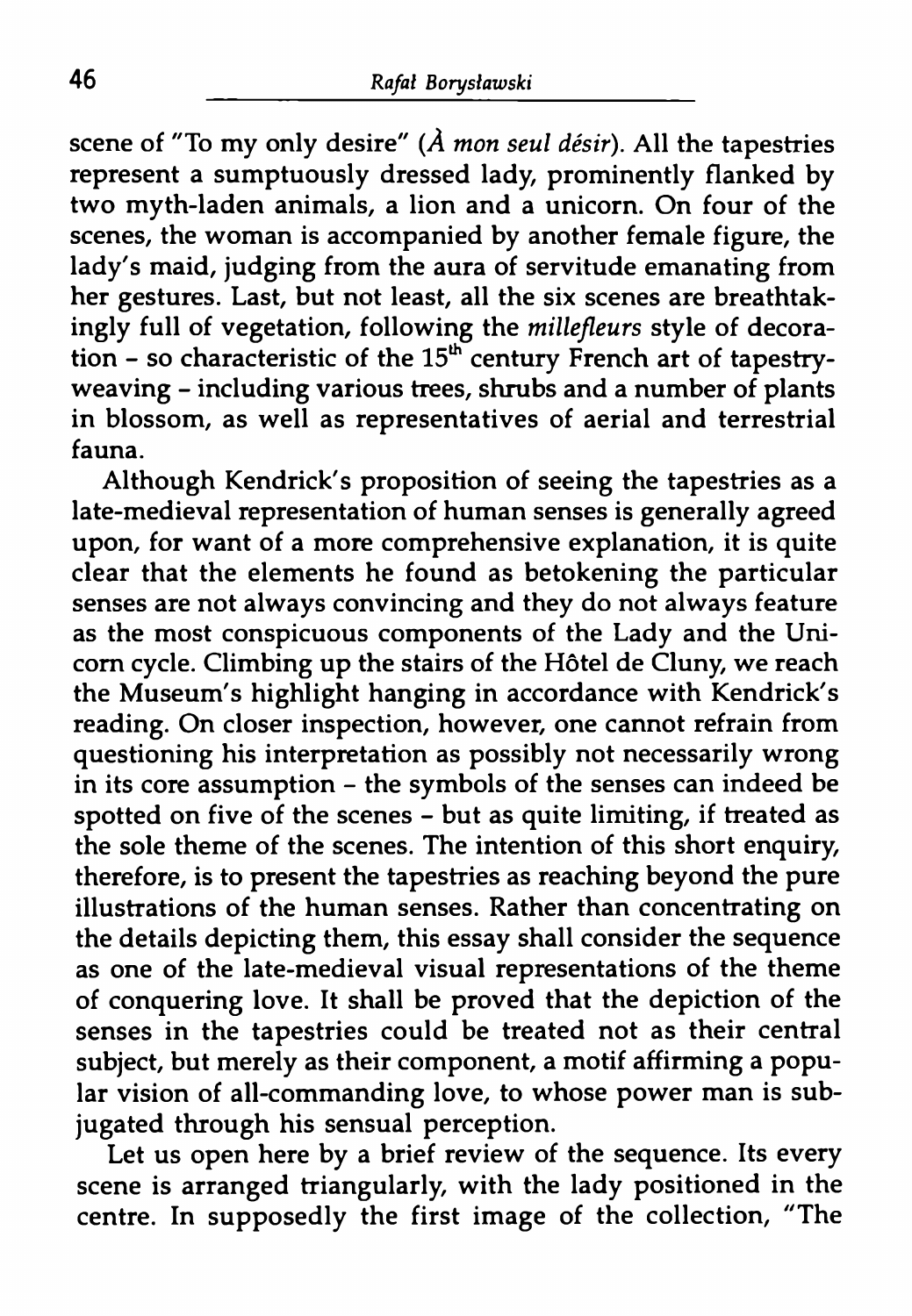Touch", she is displaying as it were two types of touching standing upright, she is firmly holding a standard with three Le Viste crescents in her right hand, and gently stroking the unicorn's horn with her left. The possible erotic connotations of her gestures cannot be ruled out  $-$  not only when we consider the shapes of the objects she's holding, but also when we notice the rabbit at her feet, symbolic of unrestrained sexual behaviour and when we notice the expression of utter devotion and obvious pleasure on the unicorn's muzzle. Curiously however, more prominent than the touching gestures, is the implication of power, enslavement and subjugation emanating from the scene: the seemingly wild animals, monkeys and predators in the background are girded and chained. Equally subjected are the two most conspicuous beasts, the lion and the unicorn, traditional enemies displaying nevertheless an identical and unanimous devotion to the woman, clearly their mistress. In "The Smell" tapestry, apart from the fact that the woman is making a wreath from the flowers handed to her by the maid, the only other element related to this sense is the monkey, now free and unchained, smelling a flower picked from a basket. Again, one cannot fail to notice the reverential poses assumed by the lion and the unicorn, squatting on their behinds and supporting two standards, bicuspid and rectangular respectively. "The Taste" is apparently represented by another scene engaging intermediaries - here we see the ladv feeding a falcon and the monkey, familiar to us from the two previous scenes, is about to eat a berry. Once more, however, the composition is arranged in the way suggestive of control and servitude, although here the lady's benevolence is accentuated by her dignified smile. The lion and the unicorn of this tapestry strike one as fiercely protective, standing with their front limbs resting against the standards' poles. If, in "The Touch", it was the unicorn that seemed to bear some eroticism, here it is the lion with his phallic tail emerging from between his hind legs, with his mouth open, as for roaring, and the tongue visible between his fangs. In "The Touch" the unicorn's eyes were lovingly directed towards the woman, while the lion was half-smilingly contem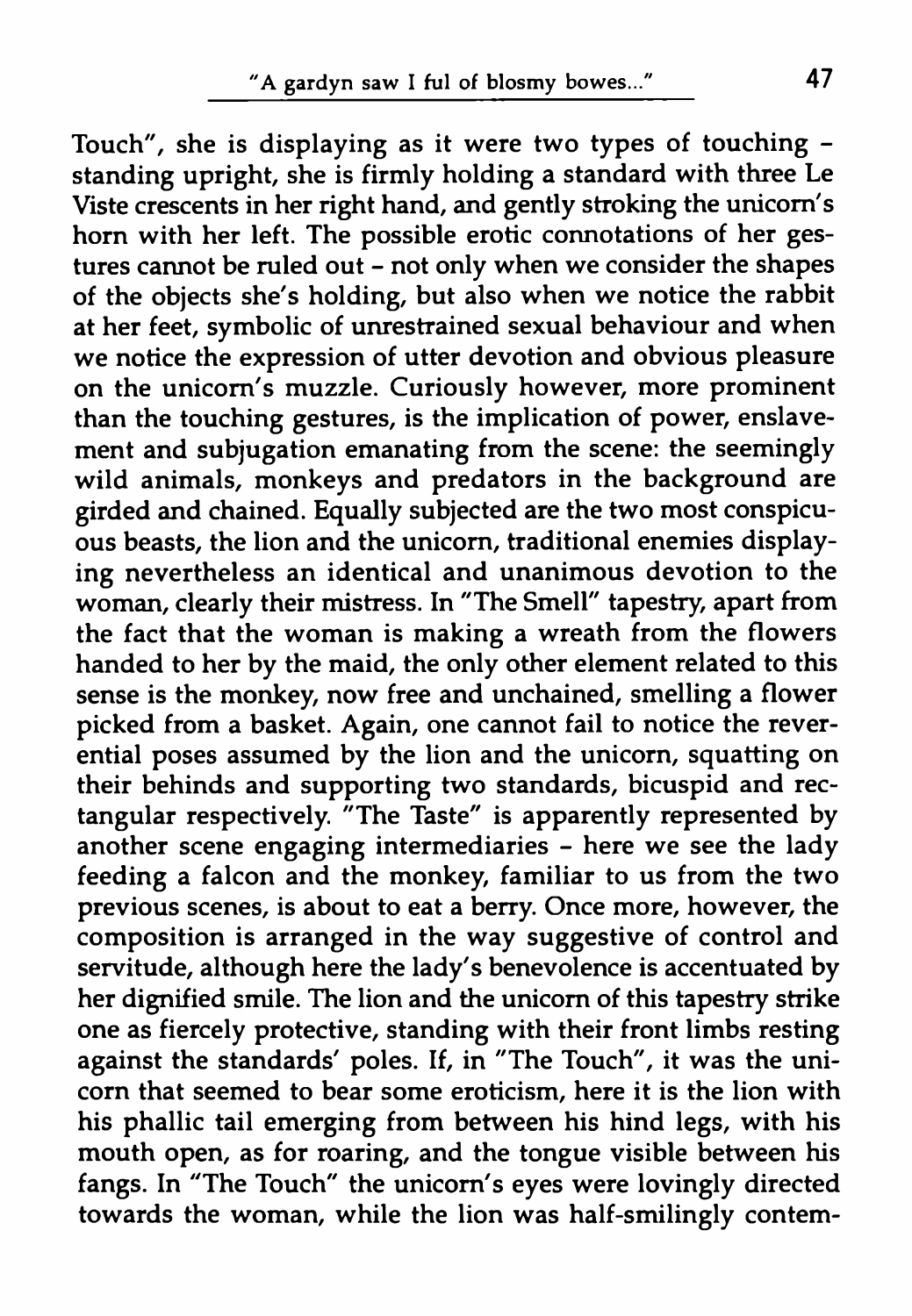plating us, the onlookers. In "The Taste" the situation is opposite; this time the unicorn is looking at us, if with a degree of distrust, and the lion's eyes are fixed on the lady. Nevertheless, she seems to take no notice neither of the lion nor of the unicorn, and even when she strokes the unicorn's horn in "The Touch", she seems to be doing that in an absent-minded manner, as if thinking of something or someone else. It is only on the penultimate of the scenes, in "The Sight" that she turns her eyes to the unicorn, although, as we shall later see, she might, in fact, be looking at someone else.

Following Kendrick's classification, the two scenes succeeding "The Touch" are both most idyllic and most undisputedly associable with the respective senses of hearing and sight. Like the biblical King David, in "The Hearing" the lady, playing the portable organ and assisted by her maid, is once more wielding total command over the surrounding world. The lion and the unicorn, having exchanged their standards, are resting, almost reclining on the flags' poles. Other animals, appearing here particularly profusely, are a further proof of her command. As if attracted by the sweetness of the lady's music, we see here little rabbits and a lamb accompanied by those who would normally hunt them: a lion cub, a bloodhound and foxes. Moreover, the enchantment brought by the music seems to affect even the blowing wind. It is evident when we turn our eyes to the standards - "The Hearing" is the only scene where the two are directed to the centre, the laws of physics being suspended here, thanks to the might of the playing lady. The harmony of this scene is continued in "The Sight". The rabbits are not just calm in the presence of their natural oppressors, but they appear to be playing with them. The scene is a representation of the closest physical contact between the woman and the unicorn. On no other tapestry do we see them so close, as here the unicorn rests his front limbs on her lap. And yet the contact is, beyond doubt, that of an idealized courtly love representation, resembling an exchange of dues between a sovereign and a vassal. The unicorn is kneeling before the lady, placing his front limbs on her lap, while she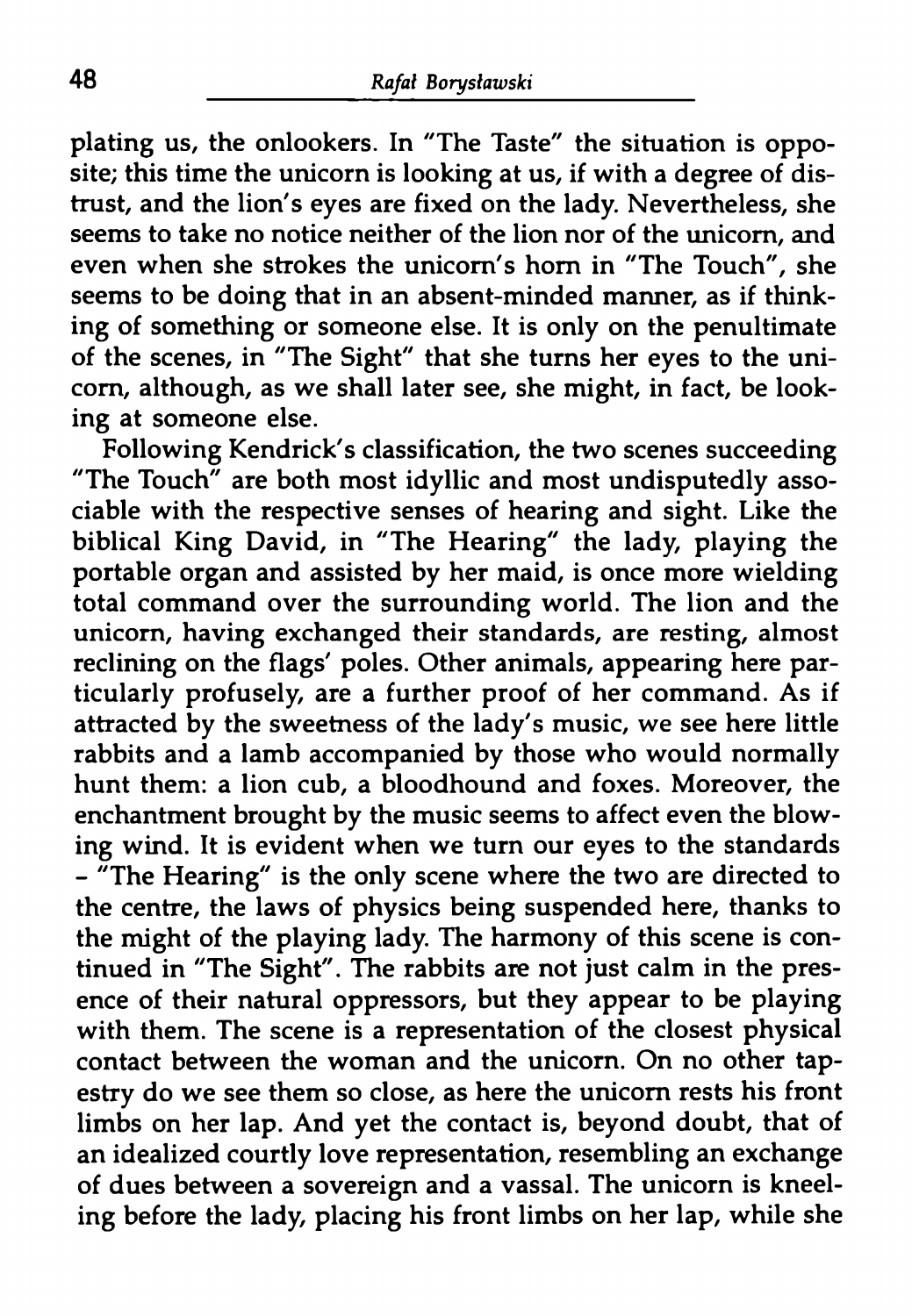is holding an ornate mirror in her right hand and touching or stroking his back with her left. Their facial expressions add much to the sense of the scene - the unicorn is smiling gently, looking into the woman's eyes with loving dedication, whereas she sends him back a look full of sadness and, it seems, denial. Thus it is not surprising that the subtle exchange of the gazes and of the senses carried by them made Kendrick think of "The Sight" as a commanding theme of this tapestry. Still, as we have seen it with the previous scenes, if indeed the sense of sight operated here as an inspiration, the arrangement of looks speaks of the arrangement of power and subjugation. Moreover, having examined five tapestries corresponding to the human senses, it would seem viable to say that their by now traditional reading is true up to the point where the representations of the senses act as an invitation to contemplate a more profound meaning. Were the tapestries to revolve around some unifying conception, it would not just be centred on the senses themselves, but rather on what is being perceived through them. And thus, as the frame of signification within which the tapestries are located is undoubtedly connected with the topics of love and power, what is being grasped by the five senses is the idea of commanding love, which, towards the end of the 19th century, Gaston Paris dubbed *amour courtois.[3](#page-6-0)*

Such a way of viewing the sequence of scenes becomes all the more evident when we direct our eyes to the sixth tapestry. Emerging from a gold and blue tent, embellished by the letters spelling A *mon seul désir* "to my only desire", the lady is stripping of her jewellery, placing it in the casket held by her maid. The woman is "the only desire", dearer than all the precious stones and costly trappings, worshipped by the natural world, but, first of all, discovered and apprehended through all the

<span id="page-6-0"></span><sup>&</sup>lt;sup>3</sup> Cf. David F. Hult, "Gaston Paris and the Invention of Courtly Love", in: *Medievalism and the Modernist Temper,* eds. R. Howard Bloch and Stephen G. Nichols (Baltimore and London: The Johns Hopkins University Press, 1996), pp. 192-224.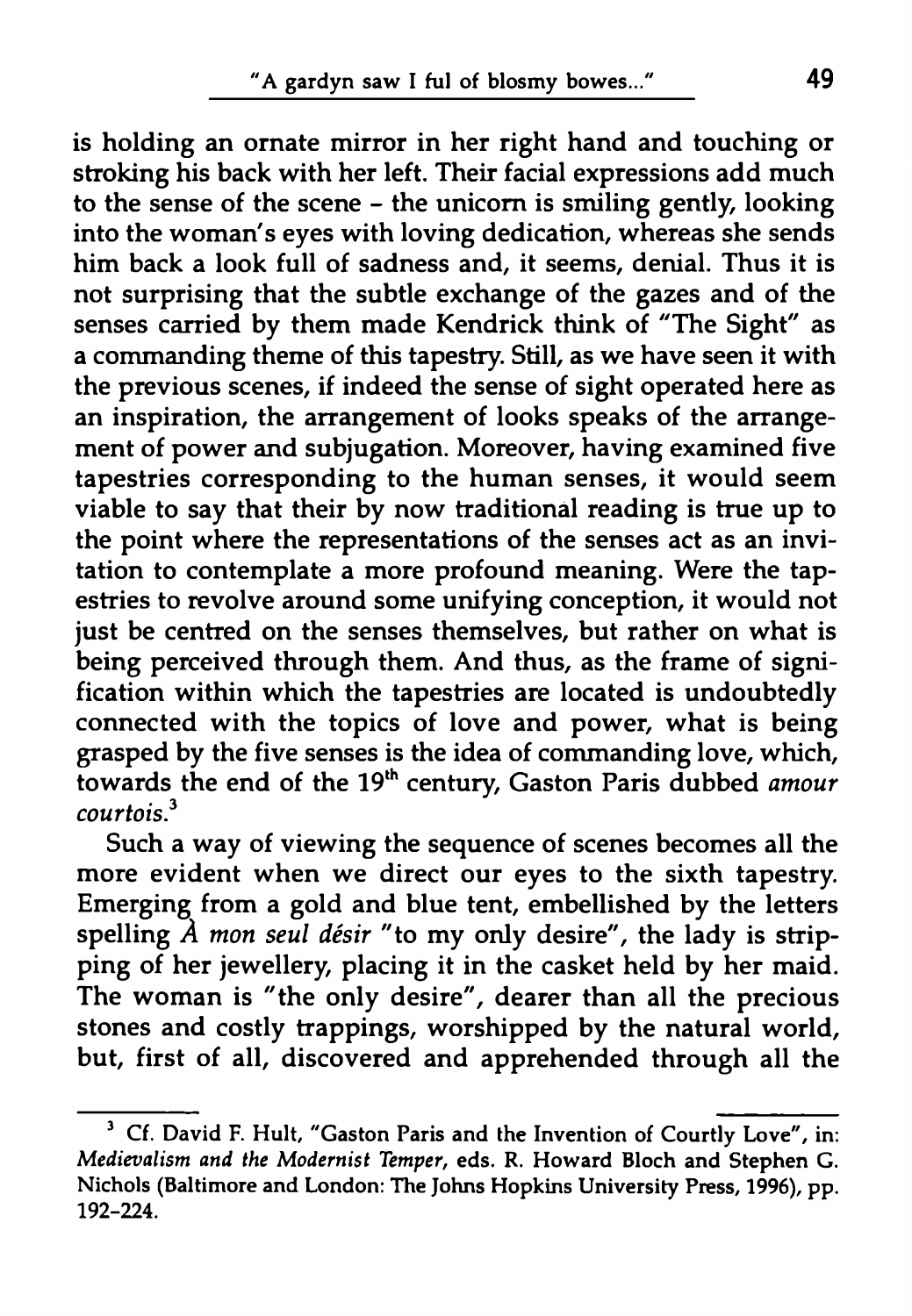senses of the five previous tapestries. Such is her sway that something little short of a homage is being paid to her by nearly every creature present in the scene. It is her who has been the focus of the sensual perception - the representations of the senses serve as illustrations of the bodily consciousness of love, although this love is simultaneously portrayed as unattainable. It is guarded by fearsome beasts, the lion and the unicorn, and yet, much as these creatures exist here in their symbolic dimensions, such love, captivating though it is, is symbolic and unreal. Its commanding attribute is exemplified by a peregrine falcon of the last scene. The bird is flapping its wings immediately above the tent, yet it remains chained to the *millefleurs* background. Although it would typically signify the members of the elite class, it becomes here an intriguing symbol of entrapment. Falconry was a refined medieval pastime, making use of the birds that were not much freer than the falcon of the tapestry. Does the falcon of *À mon seul désir,* fluttering above the tent, pose a question about the degrees of enslavement to the letter of both artistic and social convention? If this were to be so, in the tapestries we are confronted not just with a visual representation of commanding love, but also with the representation of its selfdestructive sterility. However close to it, the falcon shall never catch the heron, depicted as taking wing on the other side of the tent.

The Lady and the Unicorn tapestries follow the horticultural visions of love present in medieval French literature from the creation of the *Le Roman de la Rose.* Firstly, the notable feature of all the tapestries follows the idea of what came to be known as *hortus conclusus* and *hortus delicarium,* an enclosed garden, sheltered from the outside world, where *amor* would metaphorically blossom.<sup>4</sup> It is the garden of love that we know from the dream allegory of Jean de Meun, which Chaucer translated as:

<sup>4</sup> Ehrenfried Kluckert, *European Garden Design* (Cologne: KOnemann, 2000), pp. 20-31.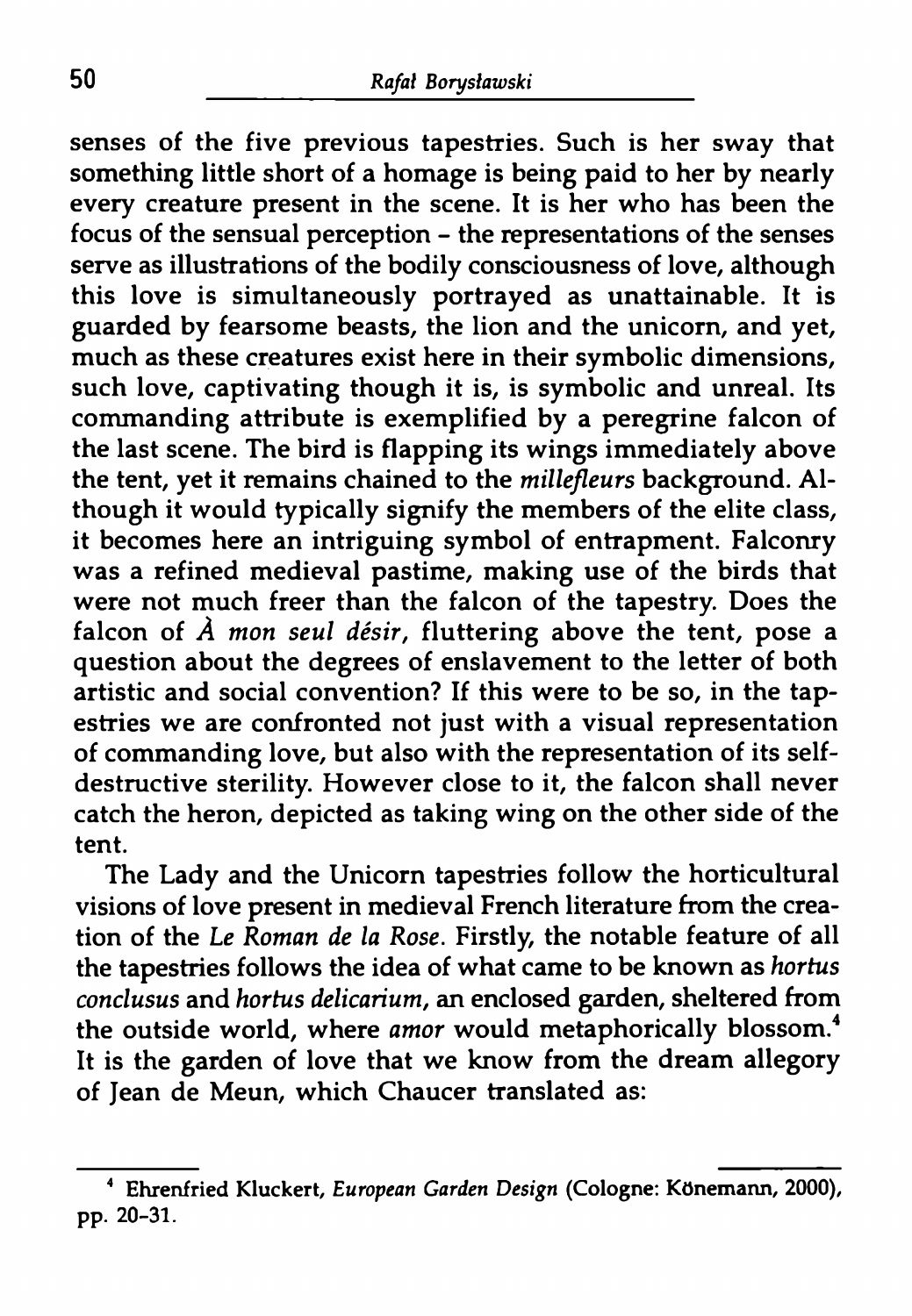And whan I had a while goon, I saugh a gardyn right anoon, Ful long and brood, and everydell Enclosed was, and walled well With highe walles enbatailled With many riche portraitures.<sup>5</sup>

The garden of the rose is a fragrant garden scented with the smell of vibrant vegetation:

> There were, and that wot I full well, Of pome-garnettys a full gret dell; [...] And trees there were, gret foisoun, That baren notes in her sesoun, Such as men notemygges calle, That swote of savour ben withalle. And alemandres gret plente, Fyges, and many a date-tree There wexen, if men hadde nede, Thorough the gardyn in length and brede. Ther was eke wexyng many a spice, As clowe-gelofre and lycorice, Gyngevre and greyn de parys, Canell and setewale of prys, And many a spice delitable To eten whan men rise fro table.<sup>6</sup>

Obviously, the *hortus conclusus* of *Le Roman de la Rose* is a cultural reworking of the garden from the multiple visual representations of paradise, which would also be represented as a place of enclosure, or as a place of sweet captivity. The biblical *Song ofSongs* speaks of such a fragrant garden of love, reminiscent of the garden of Eden and foreboding the garden of love:

<sup>5</sup> Geoffrey Chaucer, "The Romaunt of the Rose", in: *The Riverside Chaucer,* ed. Larry D. Benson (Oxford: Oxford University Press, 1988), p. 688, ll. 135-141.

<sup>&#</sup>x27; Ibidem, p. 701, 11. 1355-1356, 1359-1372.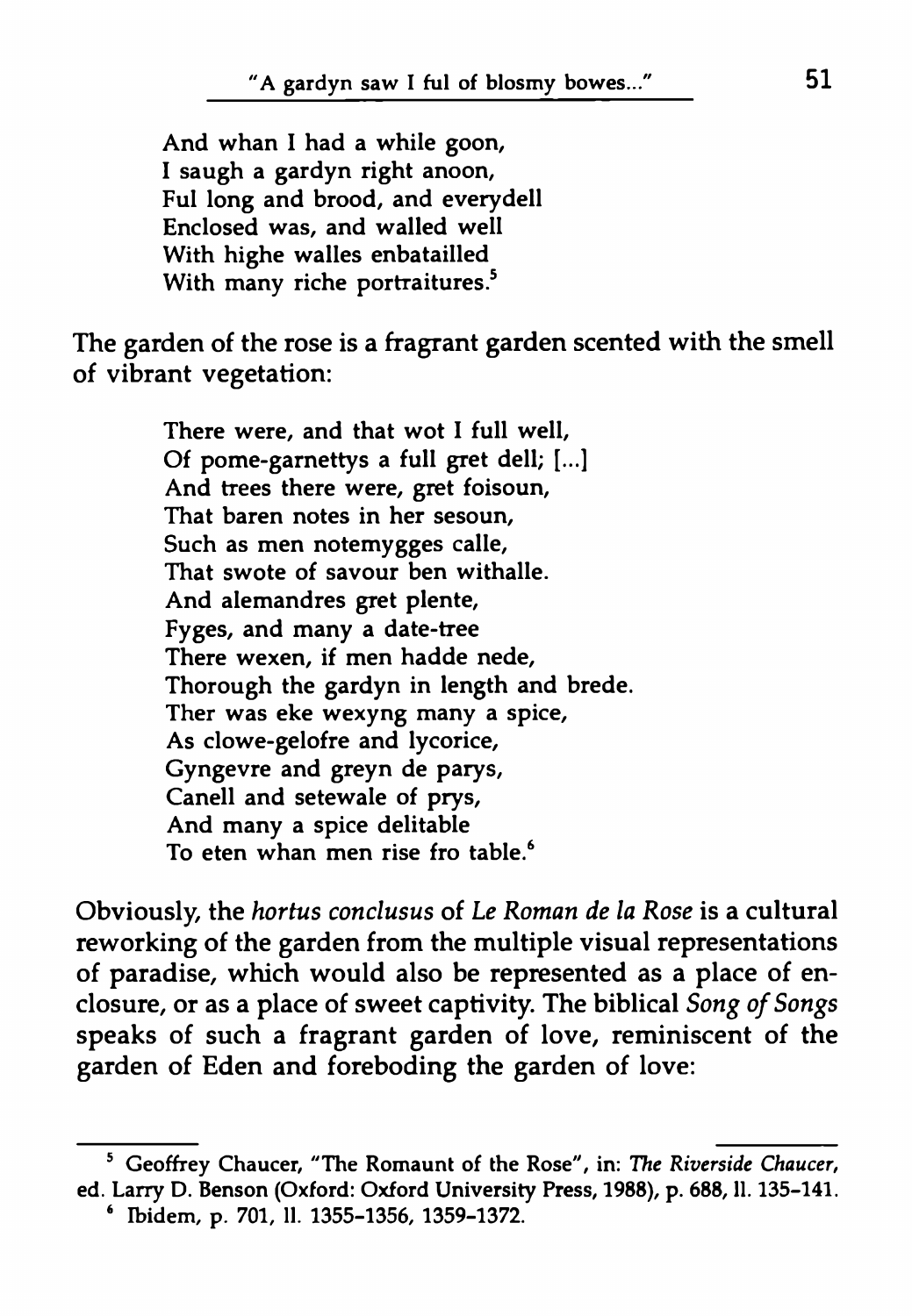"You are a garden locked up, my sister, my bride; you are a spring enclosed, a sealed fountain.

Your plants are an orchard of pomegranates with choice fruits, with henna and nard, nard and saffron, calamus and cinnamon, with every kind of incense tree, with myrrh and aloes and all the finest spices.

You are a garden fountain, a well of flowing water streaming down from Lebanon".

"Awake, north wind, and come south wind!

Blow onto my garden, that its fragrance may spread abroad. Let my lover come into his garden and taste its fruits".

*Song of Songs* 4:12-16

This is a *hortus* which is discernible in all the tapestries - the six scenes, aside from being scented with the smell of the *millefleurs,* feature a notable contrast between the red background and the centrally located oval area of navy blue, as it were, an island, flanked, in "The Taste" tapestry, with a form of flowery fence. The opposition between the island, where the main figures are placed, and the background is striking not only in terms of colour, but also because the central scenes depict the peacefulness associated with that safe enclosure. It is not just the serene and confident figure of the lady, nor the symmetrical layout of the trees in the background, but also the images of small animals in happy concord that contribute to the harmonious aura. I have already pointed to the fact that in "The Sight", "The Taste" and "The Hearing" we see the cunning fox and the hunting dogs resting beside playful rabbits. The recurrent monkeys seem placid when placed within the *hortus* and are wild, in chains, or non-existent when not there.

Ultimately, however, the impression of idyll, and, simultaneously, of its unnaturalness, is brought to mind by the two beasts flanking the lady, the lion and the unicorn. The untameability of the unicorn was legendary and allegorical. Pliny the Elder's description of the beast he calls *monoceros,* in the eighth book of his *Historia Naturalis,* is shockingly brutal. It is portrayed by him as a ferocious and fearsome animal: "But the most fell and furi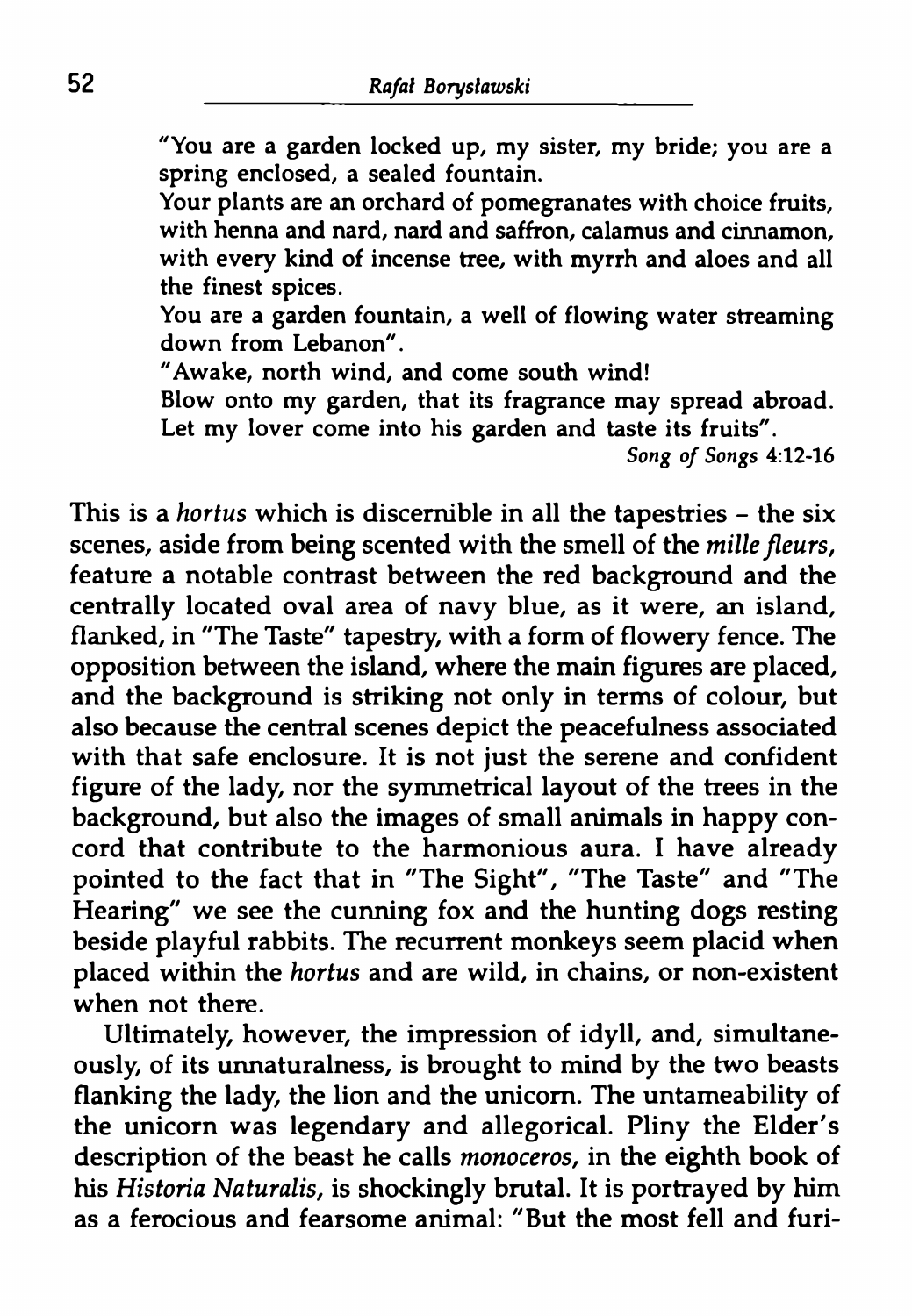ous beast of all other, is the Licorne or Monoceros: his bodie resembleth an horse, his head a stagge, his feet an Elephant, his taile a bore; he loweth after an hideous manner; one blacke hom he hath in the midst of his forehead, bearing out two cubits in length: by report, this wild beast cannot possibly be caught alive".<sup>[7](#page-10-0)</sup> Its unsubmissiveness could only be broken by a virgin, and, thus, it would become a symbol of chastity, although the phallic aspect of his hom and the attraction it would show to virgins would also endow him with strong erotic connotations. What is more, the unnatural peacefulness of the scenes from the tapestries is created by the other beast, known for its bloodthirstiness and its legendary hatred of unicoms, the lion. In the fifth *canto* of Edmund Spenser's *Faerie Queene* we come across a depiction of the conflict between the lion and the unicorn:

> Like as a Lyon, whose imperiall powre A prowd rebellious Vnicorne defies, T'auoide the rash assault and wrathfull stowre Of his fiers foe, him to a tree applies, And when him running in full course he spies, He slips aside; the whiles that furious beast His precious home, sought of his enimies Strikes in the stocke, ne thence can be rel[e]ast, But to the mighty victour yields a bounteous feast.<sup>8</sup>

Yet, in the tapestries the two animals appear to be united by their devotion to the lady. The two pieces which Kendrick saw as opening and closing the sequence, "The Touch" and "To My Only Desire", portray them as totally tamed by the woman and subservient to her, regarding her with looks of reverential love.

<span id="page-10-0"></span><sup>7</sup> Gaius Plinius Secundus, *Historia Naturalis,* Book VIII, Chapter XXI, trans. Philemon Holland (1601), in: *Philemon Holland's Pliny,* 1 October, 2004; <http://penelope.uchicago.edu/holland/pliny8.html>.

<sup>9</sup> Edmund Spenser, *Faerie Queene,* Book II, Canto V, stanza 10, in: *Renaissance Literature. An Anthology,* eds. Michael Payne and John Hunter (Oxford: Blackwell Publishing, 2003), p. 289.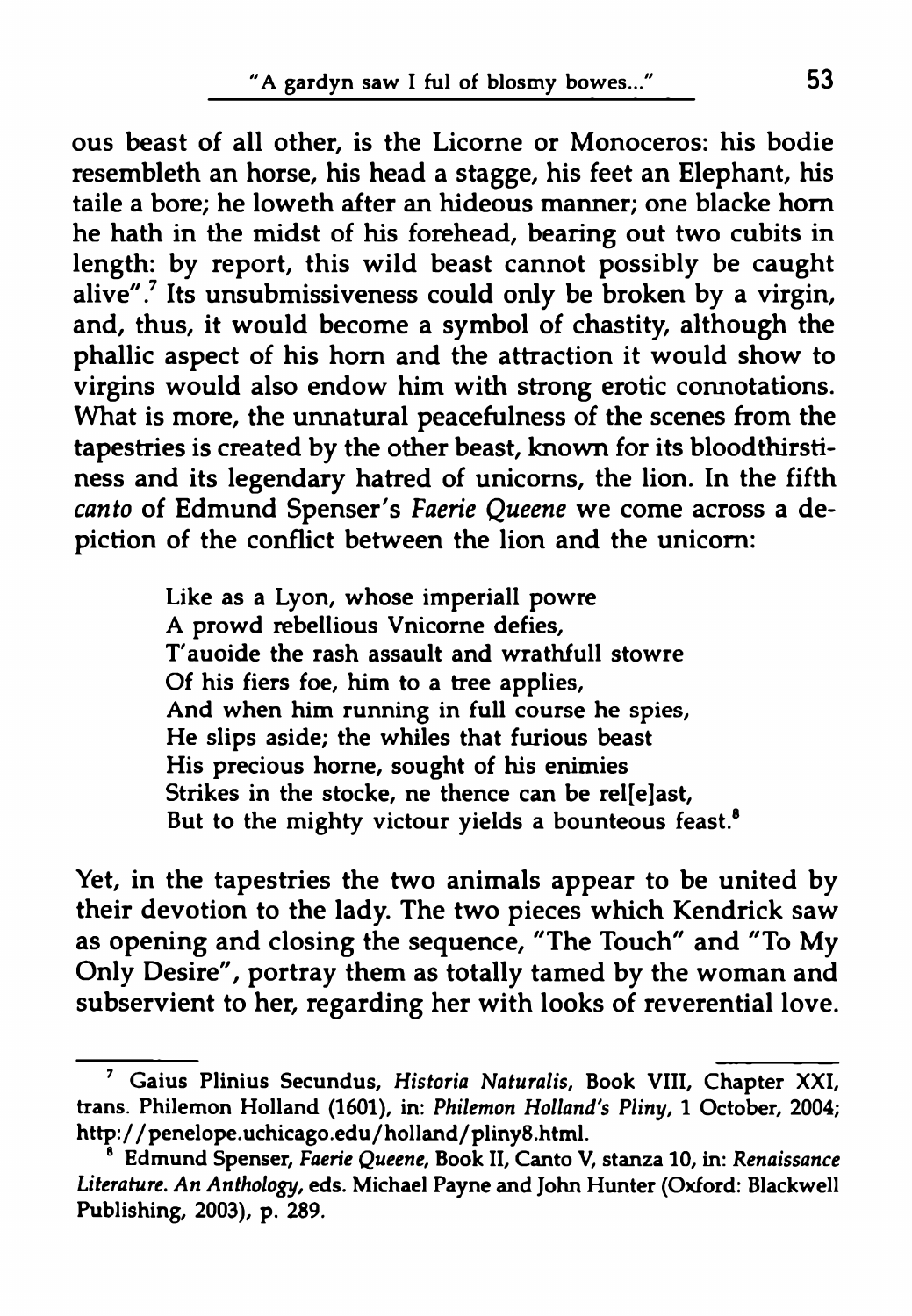The richness of allegorical meanings associated with the two animals is difficult, if not impossible to encompass, and many of them are mutually self-exclusive, such as the images of the savage force conjoined with the metaphors of Christ. It is, however, clear that the most prominent motifs of the pair are subjugated to the feminine power of the lady. It is her who seems not only to unite them in the scenes, but who also appears to unite their very features in herself. Is it a coincidence that on almost all the tapestries we see her hair falling freely in the manner of lion's mane, and on four pictures her head is crowned by an intricate head-gear, resembling a horn? In the tapestry supposedly depicting the sense of sight that horn seems to be formed from intricately plaited hair, thus combining the leonine element with that of a unicorn. As a representation of the command of love, she is as dangerous and as voracious as the lion, for such love was to be consuming and immoderate. And yet, she is as elusive as the unicorn, or even, we are tempted to say, like the unicorn, neither she, nor the emotion that she stands for, exist outside the space of the arts.

Whether the anonymous artisan designed some title for the whole sequence we do not know, yet, even though the lion features on every of the six scenes, the common name for these tapestries does not include it. It is obvious that the unicorn enjoys the lady's special graces: not only is her head turned towards him in four of the scenes, but also, in two of them, he is in physical contact with her. We remember that in "The Touch" the woman gently touches, or even caresses his horn, whereas in "The Sight" the union is mutual - she is touching the unicorn's back, while his front limbs rest upon her lap. We may probably treat these two representations as alluding to the popular belief that the unicorn could only be lured by a virgin. Indeed, so powerful is the woman's allure that the unicorn is oblivious to the presence of its arch-enemy, the lion. More than that, the lion appears to be on guard, while the lady and the unicorn are exchanging loving looks. A similar situation of enchantment is represented on the other famous sequence of  $15^{\text{th}}$  century unicorn tapestries. The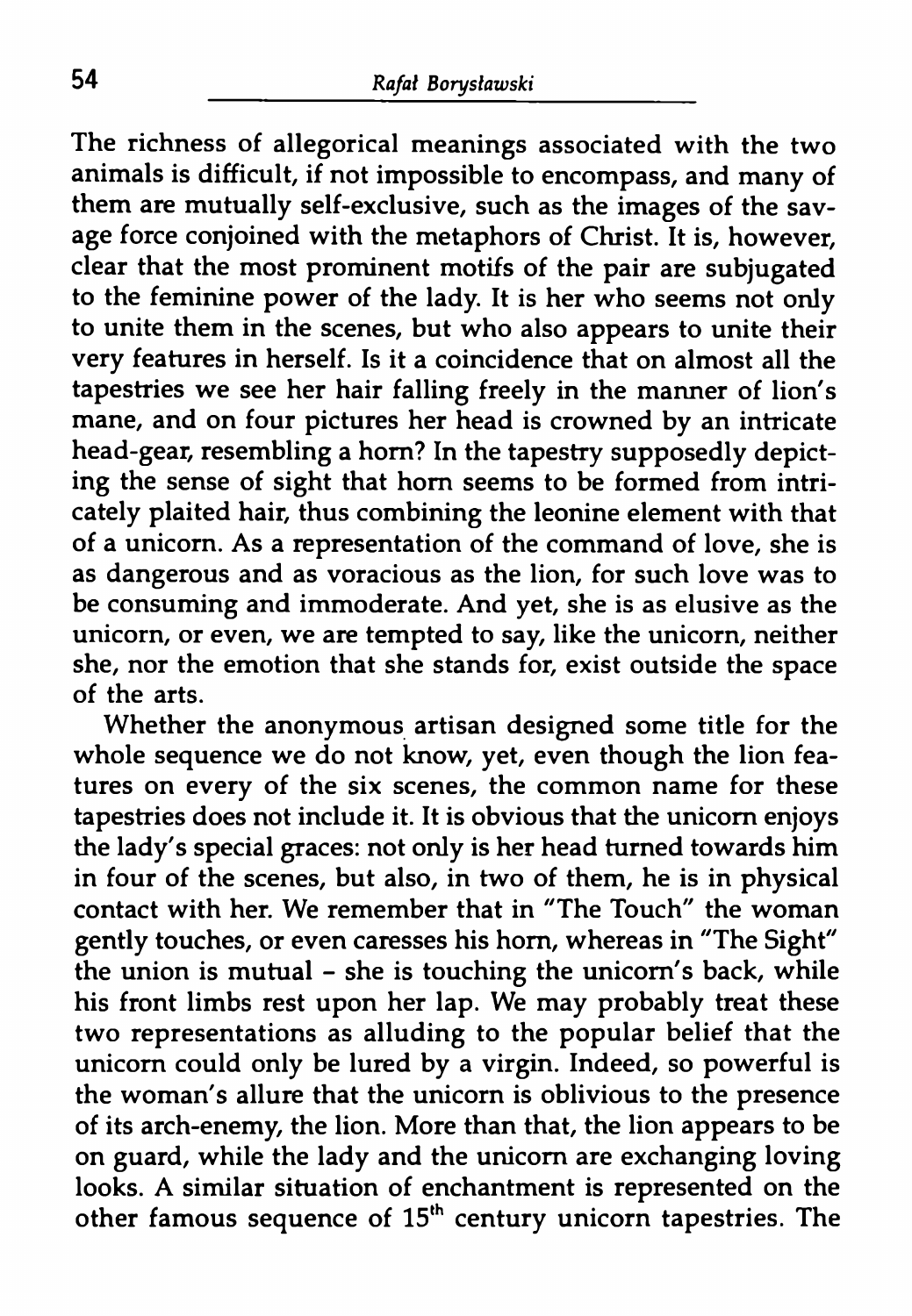cycle held in the Metropolitan Museum in New York features a series of hunting scenes, where a unicorn, remarkably similar to that of Paris tapestries, is being chased by a princely hunting party accompanied by blood hounds. And yet, it is only after a lady, presumably a virgin, approaches him that the unicorn is caught, and later placed in the confinement of a little *hortus conclusus,* surrounded by blooming *millefleurs* and wearing on his neck a garter symbolising his captivity.

Comparing love to the unicorn hunt and a distressed lover to the hunted unicorn was not uncommon and such comparisons appear not only in the symbolic sphere within medieval visual arts. Some two centuries before the Paris tapestries were woven, one of the foremost 13th century French troubadours, Thibaut de Champagne, later king of Navarre, spoke of the nature of courtly love as stupefying and dangerous, parallel in these respects to the trap set for unicorn:

> Aussi comme unicorne sui Qui s'esbahist en regardant, Quant la pucele va mirant. Tant est lie de son ennui, Pasmee chief en son giron; Lors l'ocit on en traïson.<sup>9</sup>

[Thus, I am like a unicorn, While he's ruled by stupefaction, Looking at a lady-virgin. Yet, in his torment he finds joy, Falling, as if dead, on the lady's bosom, And only then encountering the treason of the hunters.]

Whether the death Thibaut alludes to is the *petite mort* of sexual fulfilment, or whether it is the treason of the lady hunting for him,

<sup>&#</sup>x27; Thibaut de Champagne, "Aussi comme unicome sui", in: *Antologia poezji francuskiej. Anthologie de la poésie française,* ed. Jerzy Lisowski (Warszawa: Czytelnik, 2001), p. 132 (translation into English mine).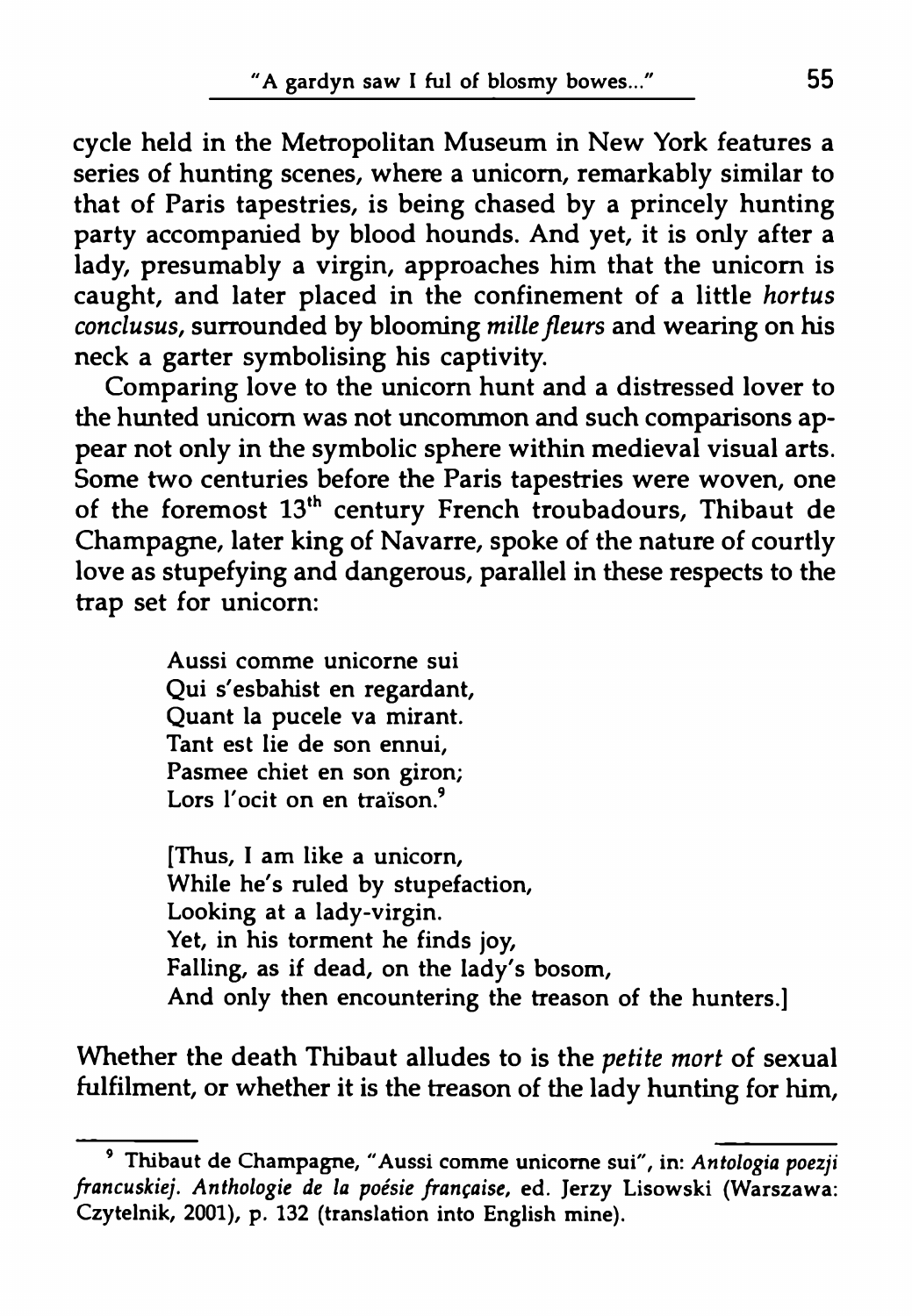is for us to decide. However, when we juxtapose the poem with the visual representation of the unicorn in the tapestries, two conclusions seem certain. One is that of the phallic connotations borne by the unicorn. In Umberto Eco's most recent novel *Baudolino,* in which he endeavours at interpreting the nature of medieval story-telling, myth-making and the collective unconscious, the eponymous hero thus describes his symbolic hunt for the unicorn (I retain the original spelling of the English translation here):

> [...] because the unicorn story goes like this everybody knows that to hunt a unicorn you have to put a girl whose still a virgin at the foot of a tree and the animal smells the virgin smell and comes and puts his head in her lap so I took Bergolio's Nena who had come with her father to buy my fathers cow and I said to her come into the woods with me and we'll hunt the unicorn then I put her under the Tree because I was sure she was a virgin and I said to her sit still like this and spread your legs to make room for the animal's head and she asked spread like this and I said there right there and I touched her and she began making some noises like a nanny goat dropping a kid and I lost my head and had something like a napocalis and afterwards she wasnt pure like a lily any more and she said oh my god how will we make the unicorn come and just then <sup>1</sup> heard a voice from Heaven said that the unicorn qui tollis peccata mundis was me and I started jumping around the bushes and crying hip heee frr frr because I had put my horn in the virgins lap  $[...]$ .<sup>10</sup>

While Baudolino proves later to be a courtly lover only in one of his multiple capacities, in the context of courtly love, every male lover is clearly representable by a unicorn. The phallic horn represents the sublimation of the phallus, as much as the courtly love represents the sublimation of the common sexual drive. The horn becomes then a sort of phallus of the soul or phallus of the mind,

<sup>10</sup> Umberto Eco, *Baudolino,* trans. William Weaver (London: Seeker and Warburg, 2002), p. 4.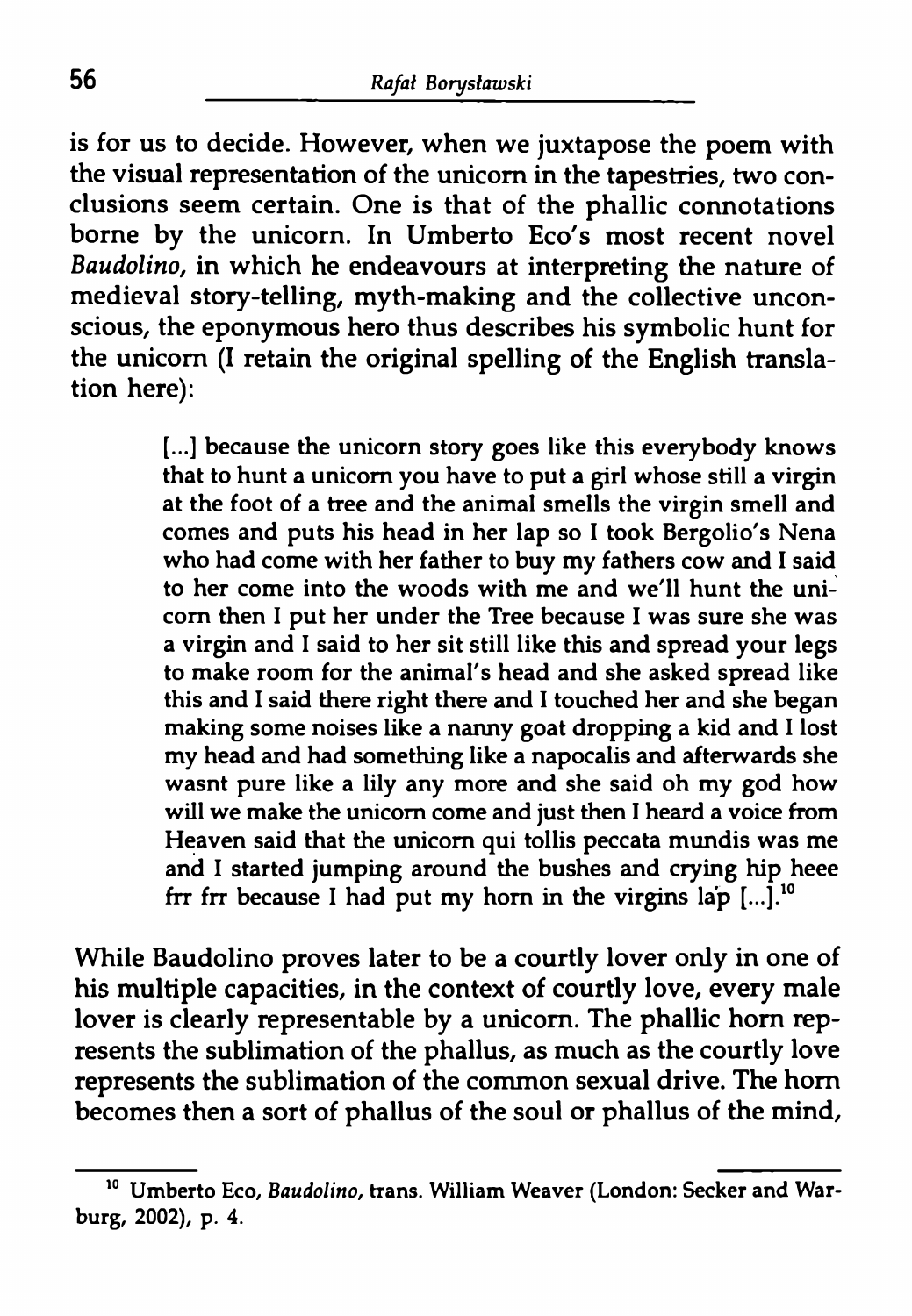not concerned with reproduction, but proudly worn on one's forehead as a token of one's special status. The other conclusion stems from the above; namely, that the true nature of the courtly affection is self-centred and the lover's primary focus is his own anguish. Such love, then, becomes a narcissistic mirror reflecting the image of a lover, in the very same manner in which the mirror held by the seated lady in "The Sight" scene reflects not her but the unicorn. That very mirror deserves in fact some more attention. Firstly, it strikes one how much it resembles a monstrance, thus forming a doubtless allusion to the unicorn's ambivalent significance. On the one hand, we see him here as symbolising Christ in His purity and in the fact that only the chaste may approach Him. Additionally, the actual pose assumed by the woman and the unicorn is that of the Virgin and Christ. On the other hand, however, it is the mirror of Narcissus. It is held at such an angle that it could not possibly reflect the unicorn from the tapestry. Instead, it returns an image of the onlooker, the unicorn/ lover, equally trapped by the charm of the lady, the charm of his own emotional disposition, and the charm of the artwork.

Thus, the principal sense issuing from the love allegory present in the tapestries, as well as the identity of the affection present there, is that of entrapment. The *hortus conclusus,* the enclosed garden of the tapestries, is a prison, as much as the garden of Eden constituted one. Neither the former nor the latter were concerned with reproduction - the situation of entrapment is the situation in which nothing changes, it is the situation of sterility. Despite the blooming flowers and despite the richness of the vegetation in the tapestries, it is indeed difficult to forget the image of the chained falcon, aimlessly fluttering his wings above the tent in "To My Only Desire". Therefore, the garden of the tapestries seems to be accessible through Chaucer's gate of infecundity from his *Parliament of Fowles,* leading to disdain and danger:

> "Thorgh me men gon", than spak that other side, "Unto the mortal strokes of the spere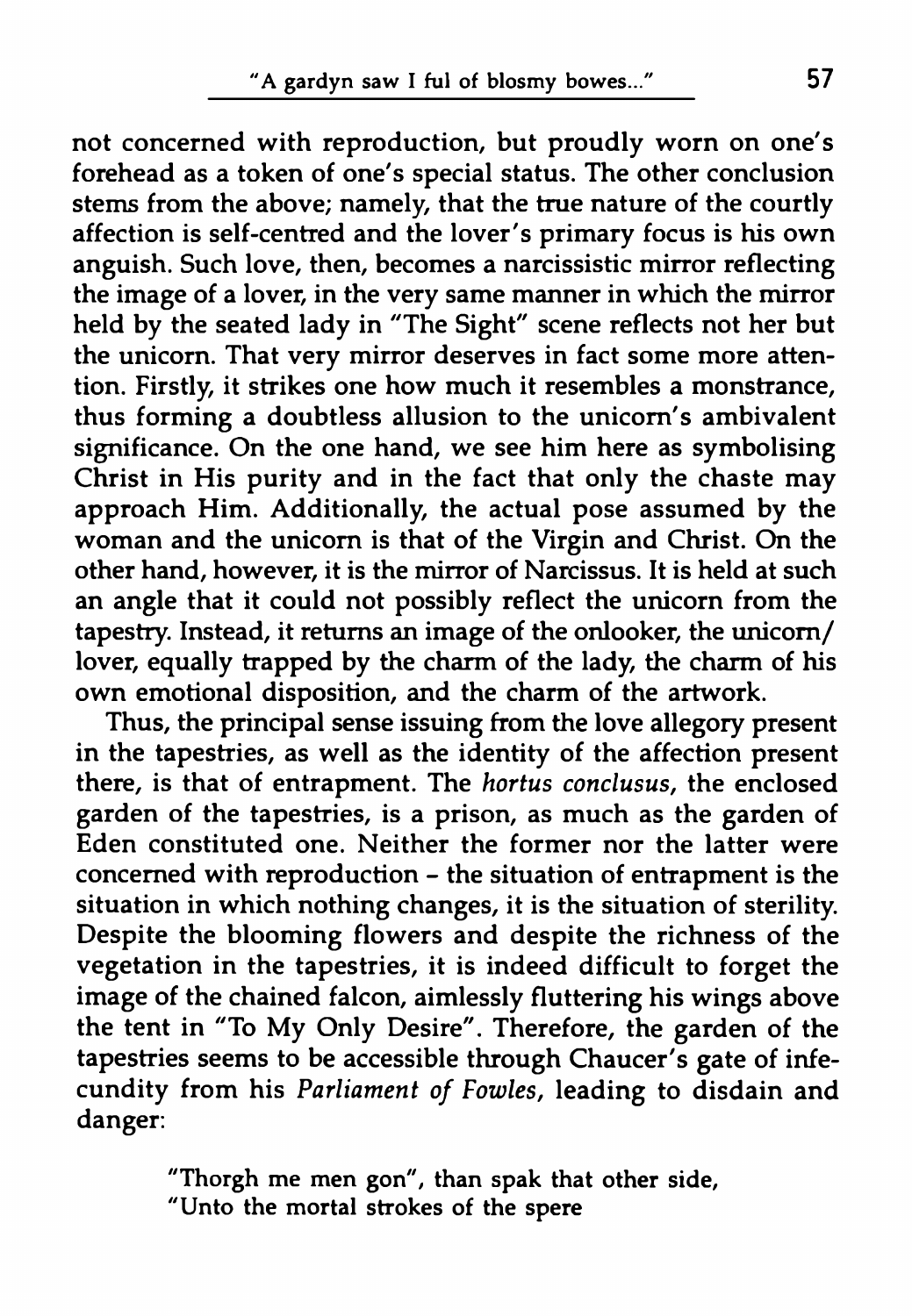Of which Disdayn and Daunger is the gyde, That nevere tre shal fruyt ne leves bere".<sup>11</sup>

And yet, if the symmetrical garden islands of the tapestries indeed represent the *hortus delicarium,* the garden of pleasure, it is the destructive pleasure of the titillating fear of feminine control, though that very power could only be exercised in the enclosed sphere of the love garden or love metaphor. In this respect, I believe, we are entitled to speak of the multiple levels of entrapment constructed in the world of the tapestries' visual metaphors, ranging from the entrapment of our sensual perception, to the entrapment by the letter of the artistic and social convention. Indeed, it must have come as a useful coincidence to whoever was designing the scenes, that the coat of arms of the alleged tapestries' sponsors, the Le Viste family, featured three silver halfmoons. Thus, the suspension of freedom, celebrated in the tapestries and in the sphere of courtly love, is allowed only under the sign of the *luna,* the sign of madness and the sign of clandestine affection.

Concluding, let us turn to one more garden and to one more instance of ensnarement, present in the rondeau written and composed by a 14<sup>th</sup> century French poet and musician, Guillame de Machaut:

> Rose, liz, printemps, verdure, Fleur, baume et très douce odour, Belle, passés en douçour, Et tous les biens de Nature Avez, dont je vous amour. Rose, liz, printemps, verdure, Fleur, baume et tres douce odour. Et quant toute creature Seurmounte vostre valour, Bien puis dire et par honnour:

<sup>11</sup> Geoffrey Chaucer, *The Parliament of Fowls,* in: *The Riverside Chaucer...,* p. 387, 11. 134-137.